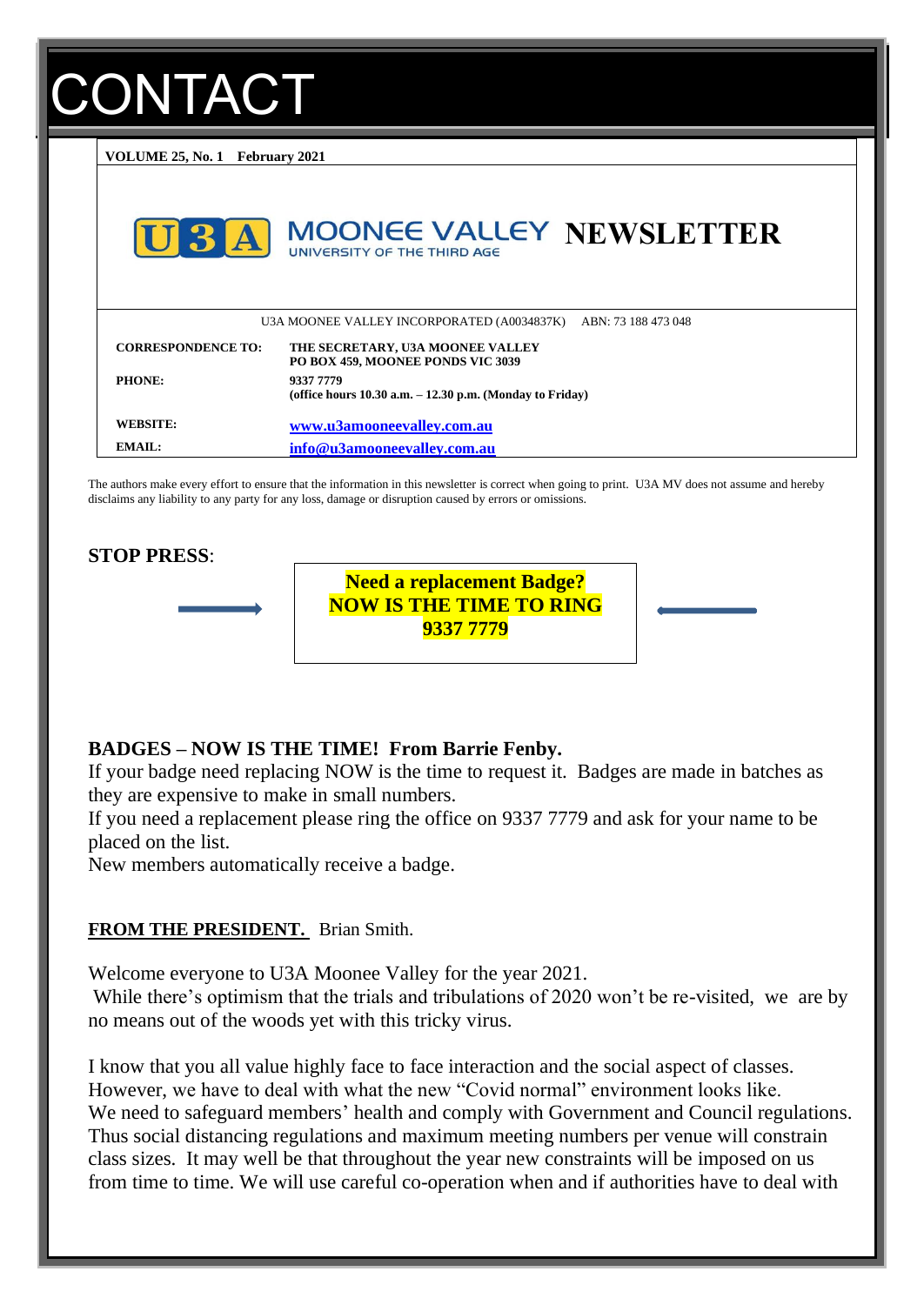"breakouts". Should we encounter such events the Committee will work with Council and tutors to continue with as many of our activities as possible.

In 2020 a number of courses were able to complete a "normal" year on-line via Zoom. We acknowledge that not every course can be delivered online easily. Not every tutor and member want to meet this way. While Zoom is not a focus for course delivery in 2021 it will be a lifeline if circumstances change and current control measures for Covid are tightened.

Now that we are out of lockdown, *Contact* magazine slims down and returns to the facts and just the facts. For most of last year we could not access our office photocopier. We are grateful to Danny Pearson's office for duplicating the magazine for our members without email addresses. Thank you to all those who chose to receive *Contact* electronically. You have helped us save a lot of paper, postage and time.

## **2020AGM**

2020 delivered another first for us. Our Annual General Meeting was conducted on Zoom. My heartfelt thanks go out to the 58 members who attended and I confess to having been worried that we might not make a quorum. This would have entailed doing it all again (somehow)! So once again thanks for logging on to the AGM zoom invitation. The President's report and nominations for Committee positions had been circulated by email prior to the AGM. This helped speed up the meeting and smoothed the transacting of normal business during the meeting. We even established a possible world record in completing our AGM in 35 minutes. (unlikely to ever be matched in a non-covid year.)

## **2021 Committee of Management:**

The positions of Vice President and Treasurer, and four ordinary members were declared vacant. Five nominations were received, and the following members were elected unopposed to the 2021 committee: Bruce Findlay Vice President; Michael Walsh Treasurer. Also elected were Geoff Miller, Barrie Fenby and Jo Bradshaw as committee members. One position remains vacant. The members of the 2021 Committee are:

Brian Smith (President) Bruce Findlay (Vice President) Michael Walsh (Treasurer) Jenny Dwyer (Secretary) Geoff Miller (Course/Tutor Coordinator) Barrie Fenby (Membership Database Manager) Edith James (Venue Coordinator) Marjorie Ridley (Office Manager) Jo Bradshaw (Events co-ordinator) Lorraine Rodger (Database Assistant) Maureen Gleeson

Moonee Valley U3A is indeed fortunate to have such experienced hard -working people continuing on with committee work this year.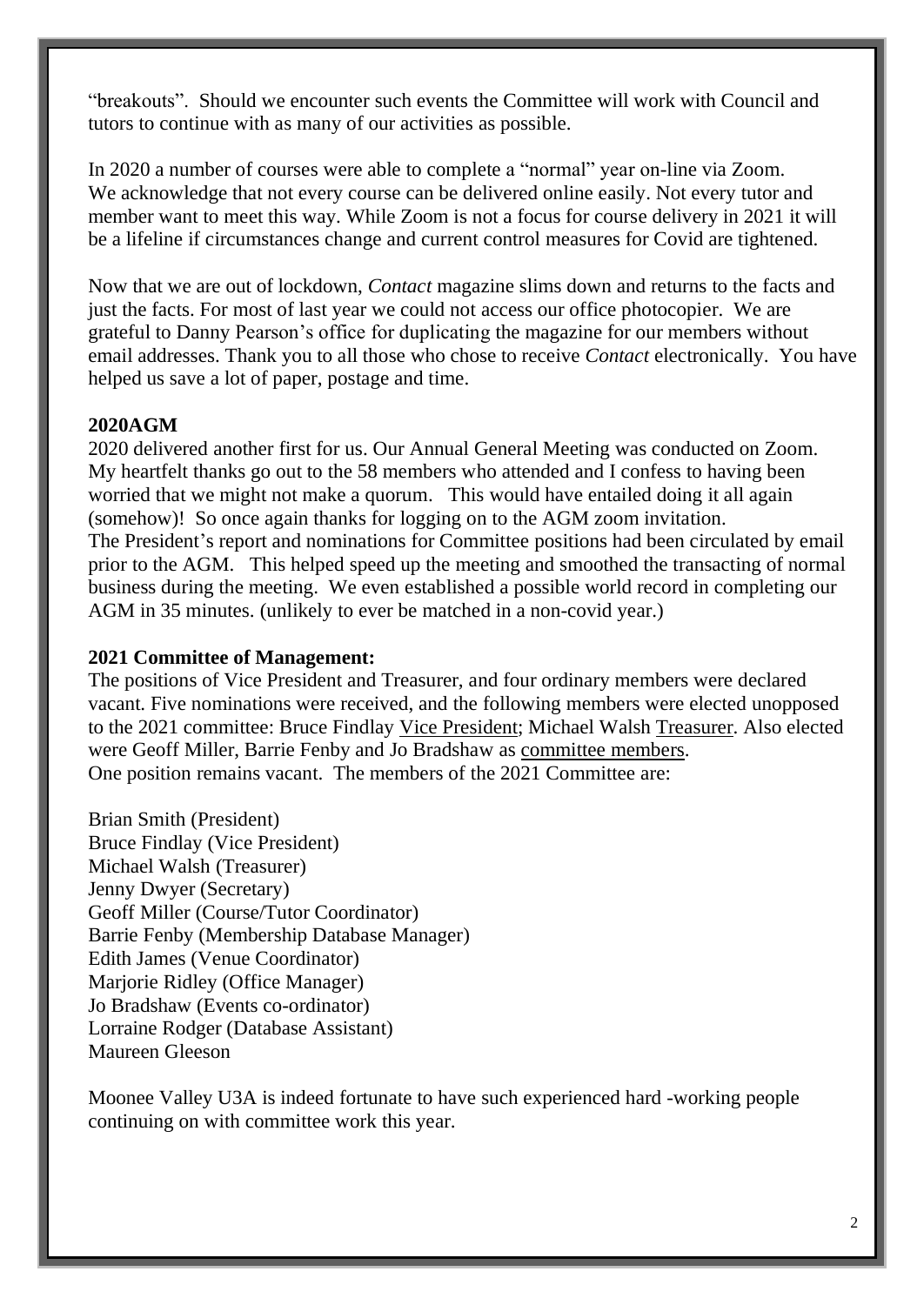## **Deferral of Fee Increase:**

As you know, many classes could not be offered in 2020. Because we have had some cost reductions (room hire deferred, photocopier lease terminated), the committee decided to defer the fee rises originally planned for 2021.

A motion to defer the fee increase was passed.

## **Acknowledgement of Tutors:**

Geoff Miller thanked our 53 volunteer tutors, who are the heart of our organisation. After a mere 4 weeks of term one, our venues were closed, and many classes had to cancel. Some tutors were able to keep classes going with Zoom or Email.

## **Office Volunteers:**

Our Office Volunteers are often the first contact people have with our U3A. We had to close the office in March, but Marjorie Ridley monitored the phone, supervised the process of obtaining a new photocopier and kept a wise eye on things.

## **Acknowledgement of Retiring Committee Members:**

**Fran Horton:** Fran retired from the committee in 2020. She is best characterised as 'the wise woman' of our U3A. Fran joined Moonee Valley U3A in1998. Her valuable contributions have been many and varied. She has been a tutor, our president, our secretary, the assistant treasurer, U3A Network delegate, acting office manager and much more. She is practical, sensible and knows how to make things work. Fran has also been a mentor to presidents and secretaries past and present. Thank you, Fran, for your wonderful contribution.

**Heather Feldman:** Heather officially retired from the committee in 2018. She has fulfilled the demanding roles of office manager and social activities organiser. As a co-opted member Heather continued to organise our much enjoyed and appreciated theatre outings during 2019. She also organised the very popular Tramboat excursions. Thank you, Heather.

**Mandy Heane:** Mandy has served two terms as Vice President, and has been responsible for creating and maintaining our stylish and interesting Facebook page. Fortunately, Mandy has agreed to continue as a co-opted member. Thank you, Mandy.

Some AGM attendees captured on Zoom:

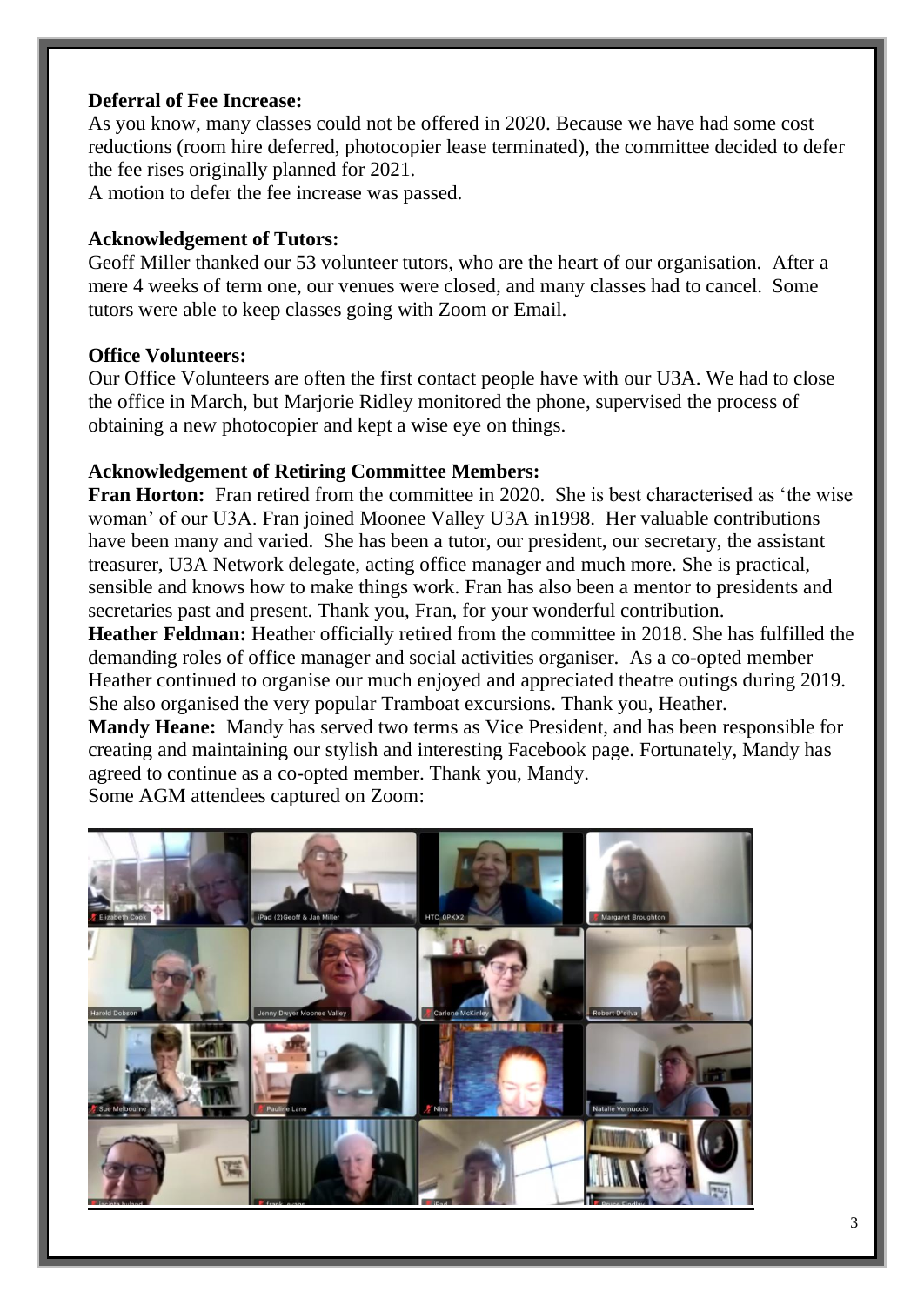

# **COURSE COORDINATOR'S REPORT**

In spite of the latest setback, hopefully most of you have commenced your classes for 2021 this week, after a very long and unwelcome break. We are all keeping our fingers crossed that this year will be very different.

All those involved in indoor activities should have received an information sheet setting out the requirements for maintaining a Covid-safe environment. Although it may seem that the threat of the virus is reduced – at least at the time of writing - please continue to take the threat seriously.

Our eager team of tutors was able to meet face-to-face for the first time in twelve months on Tuesday the 2nd of February. Jeanette Donaldson, (Moonee Valley City Council's Team Leader of Community Facilities), addressed the meeting. Jeanette clarified a number of issues relating to our obligations to protect the safety of those attending classes in council-owned facilities. She also emphasised the very high regard that council has for the service that our U3A provides, particularly to members of the Moonee Valley community, but also to those who reside in neighbouring municipalities.

John McMahon and Bruce Findlay spoke about their experience of successfully conducting their classes by Zoom last year. However, it was agreed that while meeting online can be effective for learning and the sharing of ideas, it can never provide the same level of social interaction that we all appreciate in our normal U3A classes.

There are still vacancies in a number of our courses and it is not too late to enrol. One of these is Women in Strife – Three 19th Century Novels. This commences at the start of Term 2, allowing time to read the novels to be studied. Also, at the time of writing, two of the book clubs each had one vacancy.

I hope you all enjoy your classes and activities in 2021. **Geoff Miller**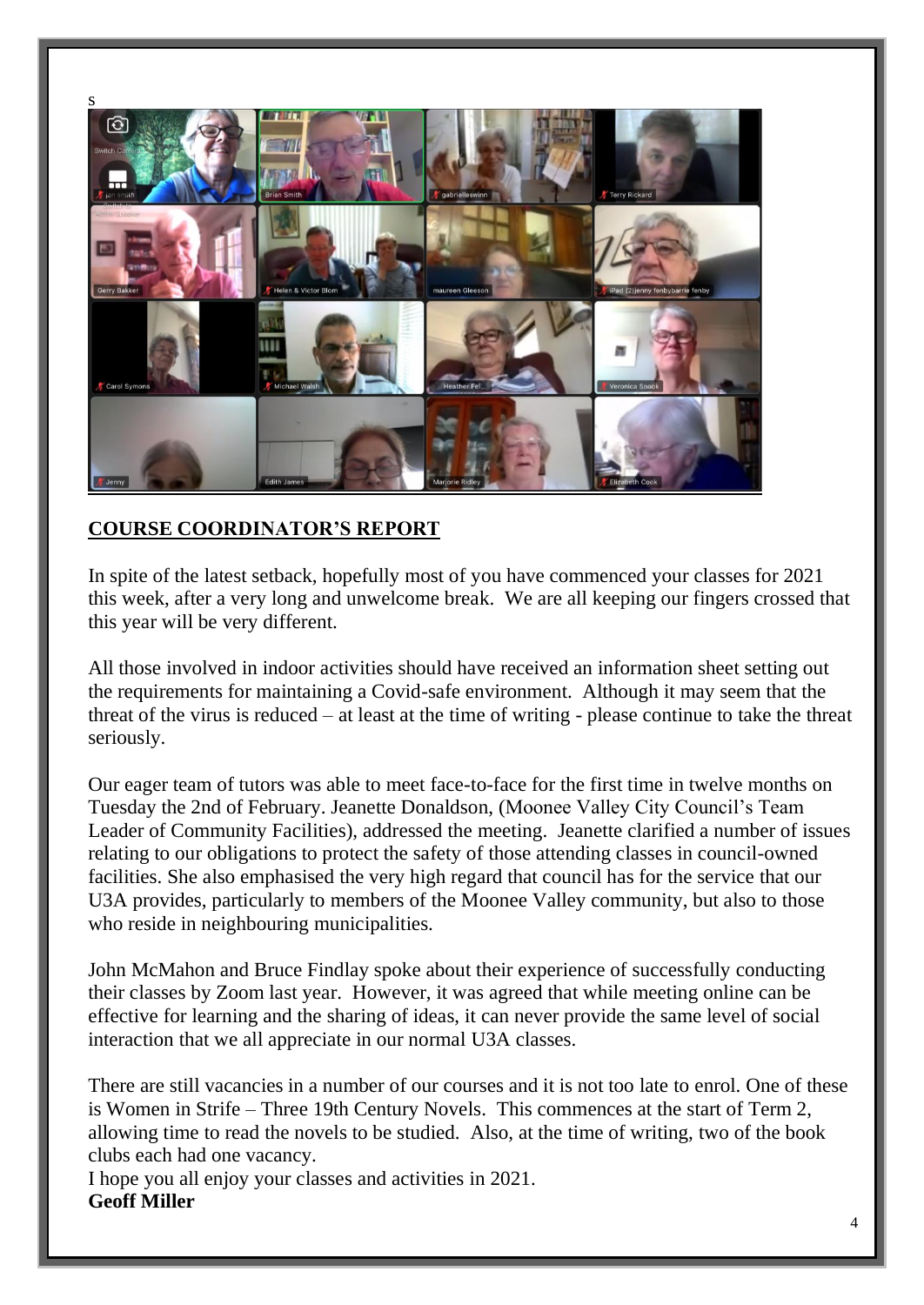# **MEMBERSHIP MANAGER'S REPORT**

## **ARE YOU ON A WAIT LIST?**

You can see which courses have a waiting list in the table below.

The numbers on the waiting list for each course as at 4 February are given below.

"0" indicates the class is full with no one on the waitlist as yet.

| Course                         | No. on           | Date first person        | Time first person |
|--------------------------------|------------------|--------------------------|-------------------|
|                                | <b>Waitlist</b>  | went on waitlist         | went on waitlist  |
| <b>Badminton</b>               | 4                | 20/1                     | 13:29             |
| Book Club 1                    | $\boldsymbol{0}$ |                          |                   |
| <b>Current Affairs</b>         | $\overline{3}$   | 20/1                     | 16:49             |
| <b>Fine Films</b>              | $\overline{3}$   | 20/1                     | 16:32             |
| Fitness Flexibility and Fun    | 17               | 20/1                     | 13:03             |
| <b>Folk Art</b>                | $\overline{0}$   | $\blacksquare$           |                   |
| French 1A                      | $\overline{0}$   |                          |                   |
| In the News                    | 11               | 20/1                     | 13:02             |
| iPad and iPhone                | 1                | 28/1                     |                   |
| Italian for Beginners          | 8                | 20/1                     | 13:06             |
| Legacy of ancient Greece       | $\overline{0}$   |                          |                   |
| Line Dancing                   | $\overline{0}$   |                          |                   |
| Mahjong - Western Style        | 3                | 20/1                     | 19:13             |
| Natural Philosophy             | $\overline{2}$   | 20/1                     | 13:31             |
| Oil Painting                   | $\overline{0}$   | $\overline{\phantom{a}}$ |                   |
| Patchwork and Quilting         | $\overline{0}$   | $\overline{\phantom{0}}$ |                   |
| <b>Pedalling for Pleasure</b>  | $\theta$         |                          |                   |
| Qigong Tai Chi                 | All accepted     | $\overline{a}$           |                   |
| <b>Sketching and Painting</b>  | 3                | 20/1                     | 16:09             |
| <b>Social Activities Craft</b> | $\boldsymbol{0}$ |                          |                   |
| The Romanovs                   | 5                | 20/1                     | 13:05             |
| Timely topics                  | $\overline{4}$   | 20/1                     | 13:24             |
| <b>Using Social Media</b>      | $\mathbf 1$      | 20/1                     | 14:07             |
| <b>Wednesday Woodies</b>       | 1                | 20/1                     | 16:49             |
| Why you are who you are        | 3                | 20/1                     | 13:08             |
|                                |                  |                          |                   |

# **Barrie Fenby**

Are you still looking to join a class? Check the course list on the website. The green "open" sign shows which classes you can join.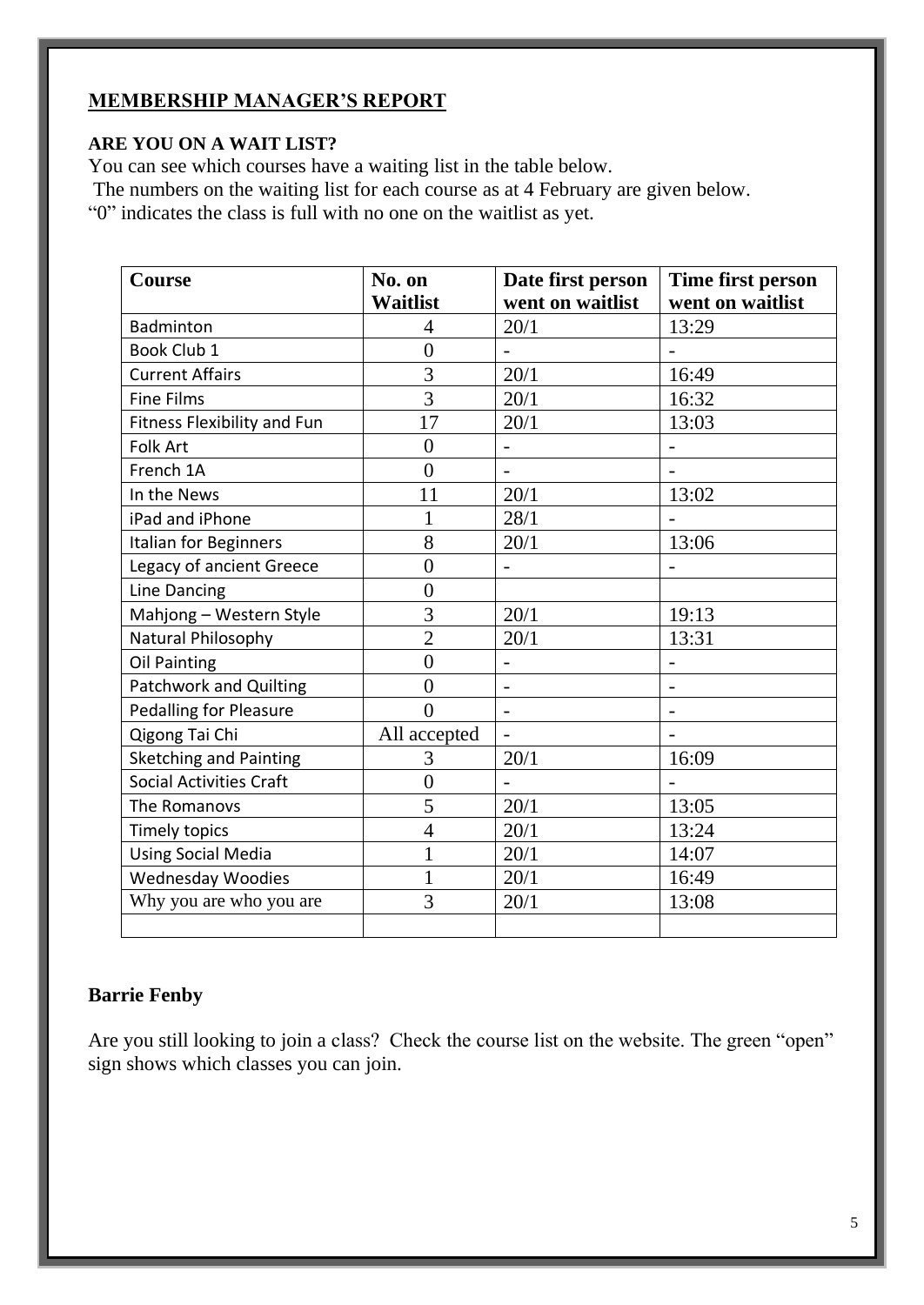## **OFFICE NEWS.**

The Committee of Management and I would like to thank all members who volunteered for Office duty for 2021.

We all hope that this year is better than last.

The Office is now open Monday to Friday from 10.30 am to 12.30 pm (excluding school holidays and public holidays until the end of February when we will the open Monday/Wednesday/Friday until the 18th June.

The voice on the phone is often the first contact someone has for our organisation. We are proud of the professional manner and dedication of our Office Volunteers and their efficiency in handling all enquires.

We are always looking for more volunteers to staff the Office especially for emergency duty. If you are able to assist or wish to find out more, please do not hesitate to contact me via email on [officecomv@gmail.com](mailto:officecomv@gmail.com) or 0410 435 929.

# **Marjorie Ridley Office Coordinator**

#### **MONTHLY LUNCHES**  WE ARE BACK

MONTHLY LUNCHES AT KEILOR EAST RSL

All U3A Moonee Valley members are invited to attend the monthly lunches which are to be held on the 3rd Thursday of each month until June 2021

Venue : Keilor East RSL Hoffman's Road, Keilor East.

You choose and pay for your own food and drink. There is a wide range of dishes offered on the main Bistro menu. Also, Seniors meals of generous proportions are available. Current prices for Senior meals are 3 courses \$18.95 , 2 courses \$16.50 and 1 course \$14.50.

2021 Lunch Dates :

18 February. 18 March. 15 April. 20 May, 17 June.

Please come and join us.

Due to COVID-19 conditions, if you plan to attend lunch please contact Marjorie Ridley on 0410 435 929 or email [officecomv@gmail.com.](mailto:officecomv@gmail.com) by the Monday of the week of the lunch.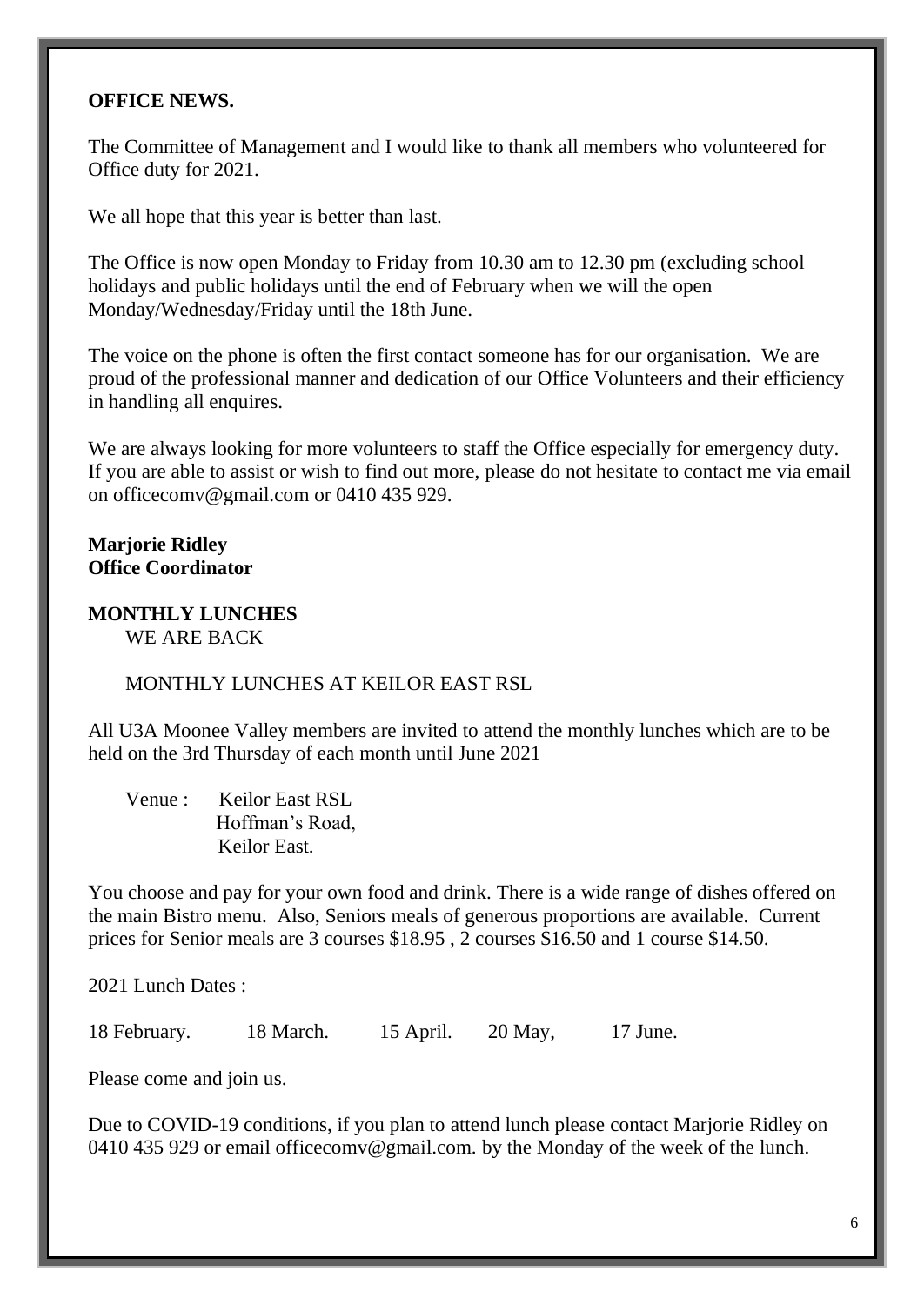# **Treasurer's Report:**

Financial statements for the year ending 30<sup>th</sup> November 2020 are presented to members. These have been prepared on an accrual basis in accordance with relevant accounting standards. The accounts were submitted for audit and were signed off as true and fair view by our auditor on 5<sup>th</sup> January 2021.

## **Michael Walsh**

#### U3A Moonee Valley Inc **Income Statement** For the year ended 30 November 2020

|                                        | <b>Note</b>    | 2020      | 2019      |
|----------------------------------------|----------------|-----------|-----------|
| <b>INCOME</b>                          |                |           |           |
| Revenue                                | $\overline{7}$ | 32,246.90 | 43,656.74 |
| <b>EXPENSES</b>                        |                |           |           |
| Compensation                           |                | 1,060.00  | 0.00      |
| Gifts and donations                    |                | 325.00    | 0.00      |
| Social events                          |                | 6,326.00  | 11,716.03 |
| Tutors expenses                        | 8              | 2,229.99  | 6,279.00  |
| Volunteers expenses                    |                | 0.00      | 1,155.00  |
| Projects                               |                | 2,209.81  | 1,205.61  |
| Venues                                 |                | 1,302.61  | 10,039.39 |
| Administration expenses                | 9              | 7,023.33  | 10,767.46 |
| Depreciation and amortisation expenses | 10             | 1,405.80  | 1,716.60  |
| Sundry expenses                        |                | 0.00      | 128.00    |
| Total expenditure                      |                | 21,882.54 | 43,007.09 |
| Surplus/ (deficit) for the year        |                | 10,364.36 | 649.65    |

U3A Moonee Valley Inc **Balance Sheet** As at 30 November 2020

**Note 2020 2019**

**ASSETS**

**CURRENT ASSETS**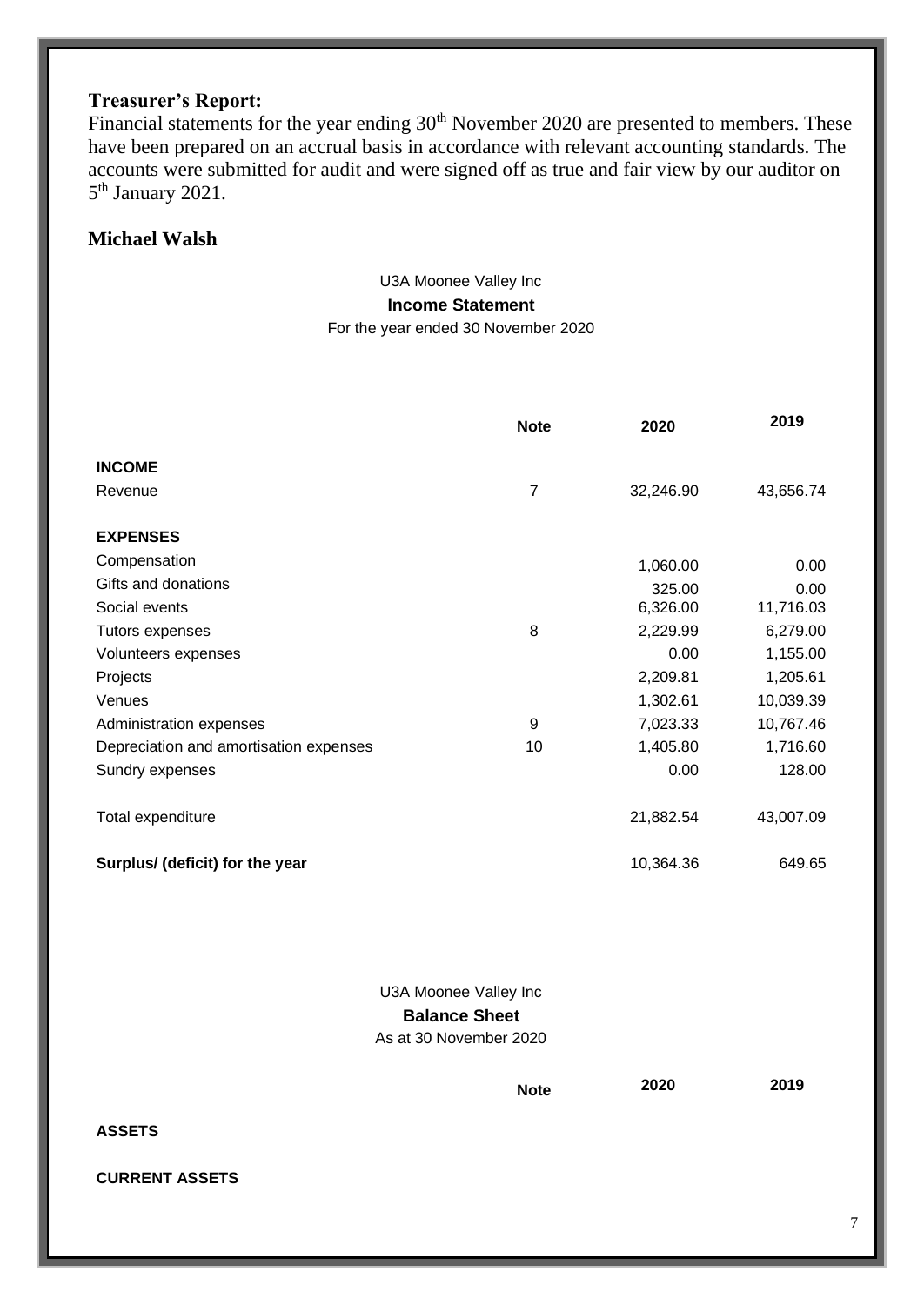| Cash and cash equivalents                              | 3 | 35,931.40              | 28,107.78              |
|--------------------------------------------------------|---|------------------------|------------------------|
| <b>Total current assets</b>                            |   | 35,931.40              | 28,107.78              |
| <b>NON-CURRENT ASSETS</b><br>Plant and equipment       | 4 | 158.71                 | 1,564.51               |
| <b>Total assets</b>                                    |   | 36,090.11              | 29,672.29              |
| <b>LIABILITIES</b>                                     |   |                        |                        |
| <b>CURRENT LIABILITIES</b><br>Trade and other payables | 5 | 4,045.00               | 7,991.54               |
| <b>Total liabilities</b>                               |   | 4,045.00               | 7,991.54               |
| <b>Net assets</b>                                      |   | 32,045.11              | 21,680.75              |
| Retained surplus<br>Net worth                          | 6 | 32,045.11<br>32,045.11 | 21,680.75<br>21,680.75 |

The accompanying notes form part of these financial statements.

|                                   | 2020       | 2019        |
|-----------------------------------|------------|-------------|
|                                   | \$         | \$          |
| Note 3: Cash and cash equivalents |            |             |
| Bendigo Bank Statement account    | 1,010.76   | 3,066.04    |
| Bendigo Bank Savings account      | 34,920.64  | 25,041.74   |
|                                   | 35,931.40  | 28,107.78   |
| Note 4: Plant and equipment       |            |             |
| Computers at cost                 | 7,664.96   | 7,664.96    |
| Less accummulated depreciation    | (7,506.25) | (6, 100.45) |
|                                   | 158.71     | 1,564.51    |
| Note 5: Trade and other payables  |            |             |
| Trade creditors                   | 0.00       | 6,776.54    |
| Grants in advance                 | 4,000.00   | 0.00        |
| Income received in advance        | 45.00      | 1,215.00    |
|                                   | 4,045.00   | 7,991.54    |
| <b>Note 6: Retained surplus</b>   |            |             |
| Balance as at 1 December 2019     | 21,680.75  | 21,031.10   |
| Surplus/(deficit) for the year    | 10,364.36  | 649.65      |
|                                   | 32,045.11  | 21,680.75   |